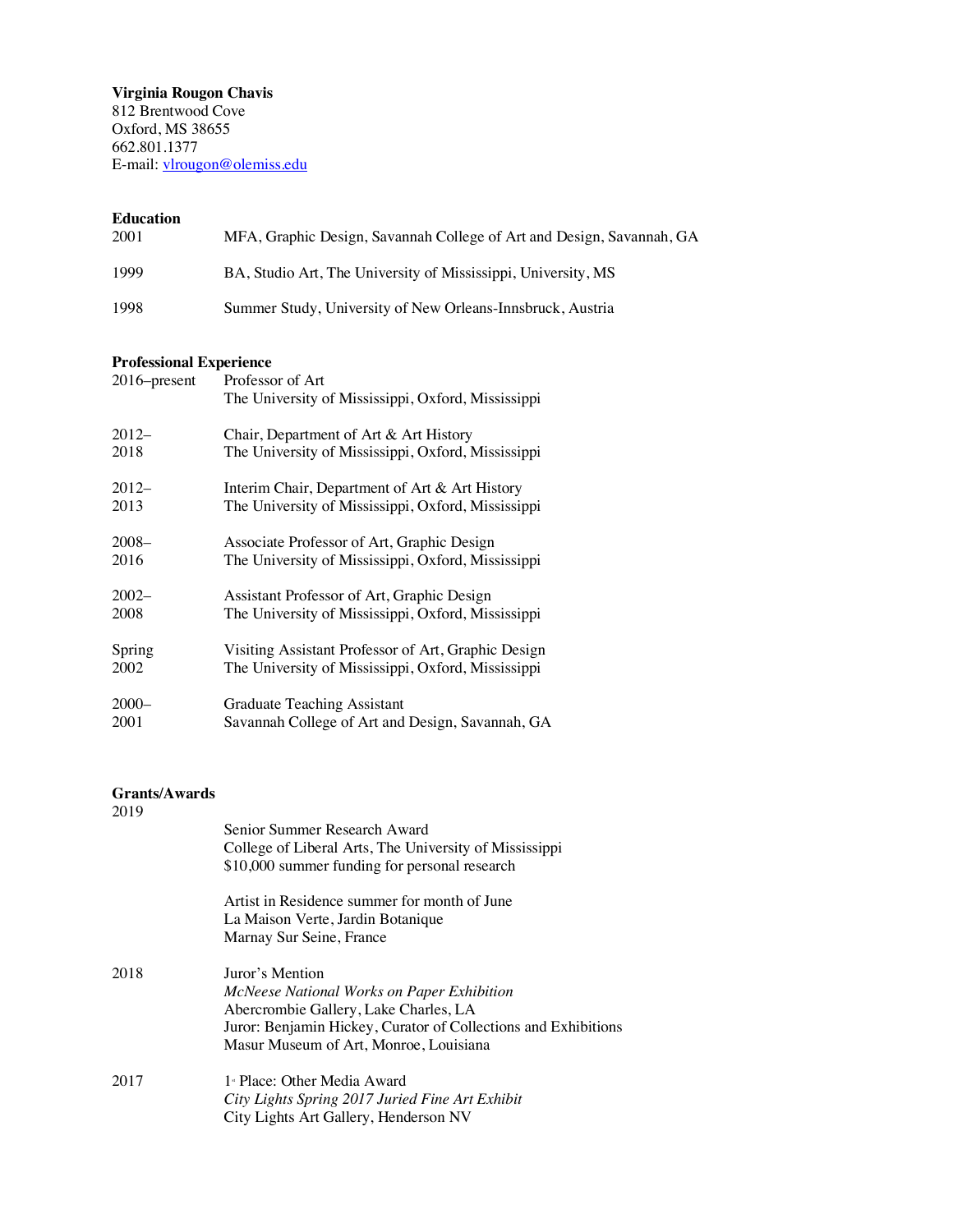| 2014 | SEC-U Academic Leadership Development Program (ALDP) Academic Fellow<br>Selected as on of 4 fellows from The University of Mississippi<br>Attended meetings at The University of Missouri and Texas A&M University |
|------|--------------------------------------------------------------------------------------------------------------------------------------------------------------------------------------------------------------------|
| 2013 | Honorable Mention<br>Childhood Memories Exhibition, Mills Pond House Gallery, St. James, NY<br>Juror: Seung Lee, Professor of Art at Long Island University                                                        |
| 2011 | Windgate Charitable Foundation, Siloam Springs, AR<br>\$24,230 research grant to create a Letterpress Printing program in the UM Art Department                                                                    |
|      | Honorable Mention<br>Senatobia Artist's Guild Exhibition, Senatobia, MS                                                                                                                                            |
| 2010 | Liberal Arts Summer Research Grant, The University of Mississippi<br>\$9000 summer grant for personal research                                                                                                     |
|      | Juror's Purchase Award<br>Gateway to Imagination National Exhibition<br>Farmington Museum, Farmington, NM<br>Juror: Caroline Brooks, Roswell Museum and Art Center's Assistant Director<br>Juror's Mention Award   |
|      | Honorable Mention<br>McNeese National Works on Paper Exhibition<br>Abercrombie Gallery, Lake Charles, LA<br>Juror: Peter Frank, Editor, THE Magazine & Senior Curator, Riverside Art Museum<br>Los Angeles, CA     |
| 2009 | The Office of the Provost (previously the Associate's Grant), The University of Mississippi<br>\$10,000 grant for Computer Graphics Lab equipment/supplies                                                         |
| 2008 | Liberal Arts Summer Research Grant, The University of Mississippi<br>\$7,500 summer grant for personal research                                                                                                    |
| 2007 | The Office of the Provost (previously the Associate's Grant), The University of Mississippi<br>\$10,000 grant for Computer Graphics Lab equipment/supplies                                                         |
|      | The Office of the Provost (previously the Partner's Grant), The University of Mississippi<br>\$1,000 grant for personal research                                                                                   |
| 2006 | American Graphic Design Award 2006<br>Stationery system selected for excellence in communication and graphic design                                                                                                |
|      | The Office of the Provost, (previously the Associate's Grant) The University of Mississippi<br>\$10,000 grant for Computer Graphics Lab equipment/supplies                                                         |
|      | The Office of the Provost, (previously the Partner's Grant) The University of Mississippi<br>\$1,000 grant for personal research                                                                                   |
| 2005 | The Office of the Provost, The University of Mississippi<br>\$32,628.50 grant for Computer Graphics Lab equipment/supplies                                                                                         |
|      | Partner's Grant, The University of Mississippi<br>\$1,000 grant for personal research                                                                                                                              |
| 2004 | Merit Award<br>HOW Magazine's 13 <sup>®</sup> Annual International Design Annual, April 2004                                                                                                                       |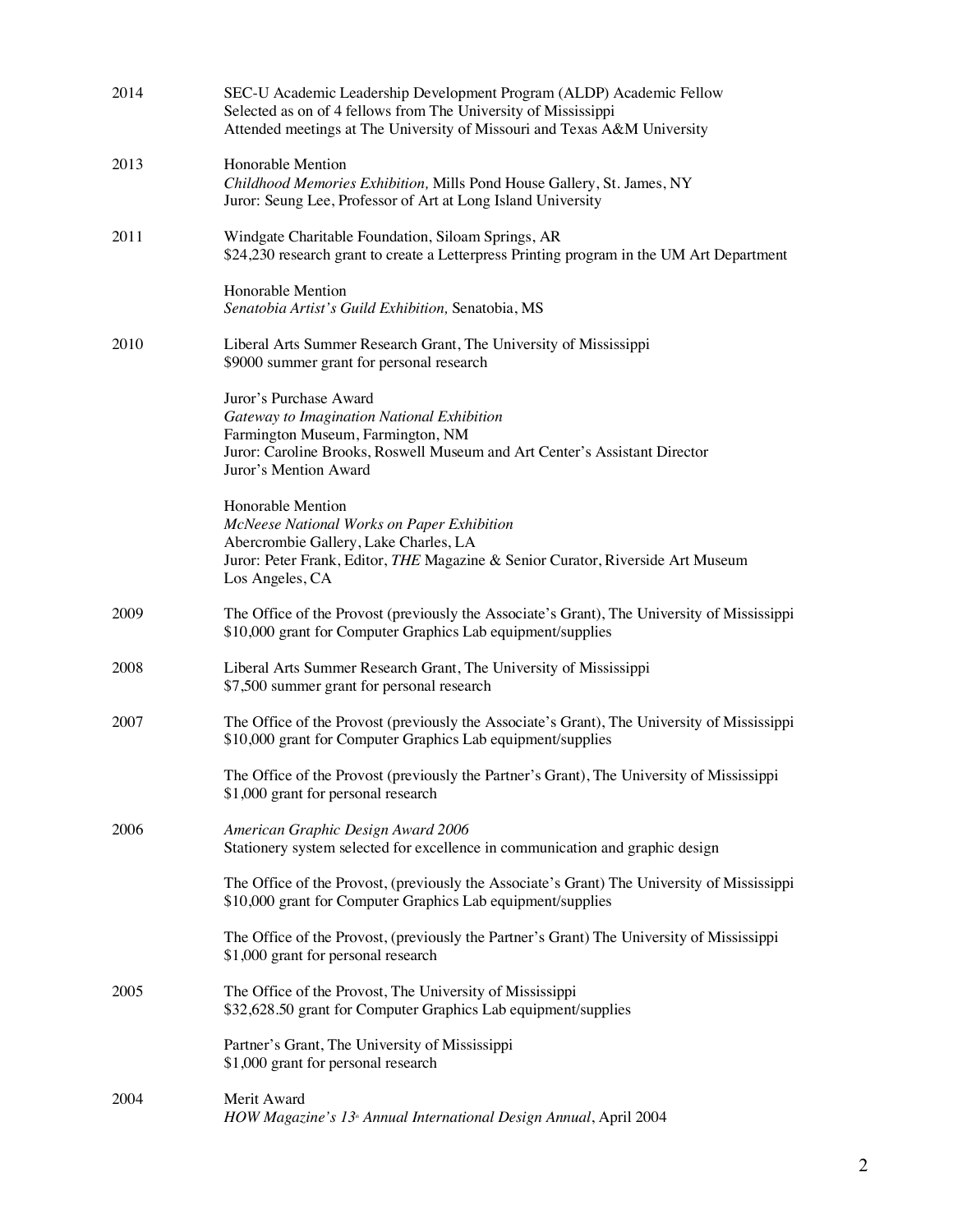| 2003 | Associate's Grant, The University of Mississippi<br>\$24,715 grant for Computer Graphics Lab equipment/supplies                                                                               |  |
|------|-----------------------------------------------------------------------------------------------------------------------------------------------------------------------------------------------|--|
|      | Semi-finalist, SMART Paper's Graphic Design Kite Competition, 2003<br>Sponsored by SMART Paper and the Smithsonian in Washington DC<br>Jurors: Milton Glaser, Judy Kirpich and Ann Willoughby |  |
| 2002 | Associate's Grant, The University of Mississippi<br>\$20,000 grant for Computer Graphics Lab equipment/supplies                                                                               |  |

# **Exhibition Record**

2019

*Small Works Exhibition* Five Points Gallery, Torrington, CT Juror: Brigid Kennedy, has been exhibiting her sculpture and drawings nationally and internationally since the late 1970's

*Works of Heart,* Auction and Exhibition, Invitational Memphis College of Art Gallery, Memphis, TN

*Sycamore Arts Exhibition* Invitational, Senatobia, MS

*5x5x5* River Oaks Square Arts Center: Alexandria, LA

2018

*Inspiration: A National Juried Exhibition Exploring Creative Expression* Webster Arts Center, St. Louis, MO https://www.webster-arts.org/inspirations

*Impression: A National Printmaking Exhibition* Harbor Group International Gallery: d'Art Center: Norfolk, VA Brendan Baylor, Assistant Professor of Art, Old Dominion University, Norfolk, VA

*Tieton 10x10* Mighty Tieton Warehouse, Tieton, WA Juror: Sean Elwood, Director of Creative Capital Foundation and Monica Miller, Executive Director of Gallery One Visual Arts Center

*Americas: All Media 2018* Northwest Art Center: Walter Piehl Gallery, Minot State University, Minot, ND Juror: Scott Parsons, Professor of Art, Augustana University Sioux Falls, SD

*McNeese National Works on Paper Exhibition* Abercrombie Gallery, Lake Charles, LA Juror: Benjamin Hickey, Curator of Collections and Exhibitions Masur Museum of Art, Monroe, Louisiana

*SGCI-LAS VEGAS 2018: ALTERED LANDSCAPES Themed Portfolio Exchange/Exhibition: PLACE/MEANINGFUL SPACE* Southern Graphics Council International Conference juried portfolios, traveling exhibition Curators: Aleksandra Janik and Magdalena Hlawacz Las Vegas, Nevada Eugeniusz Geppert Academy of Art and Design in Wroclaw, Poland Opole University, Opole, Poland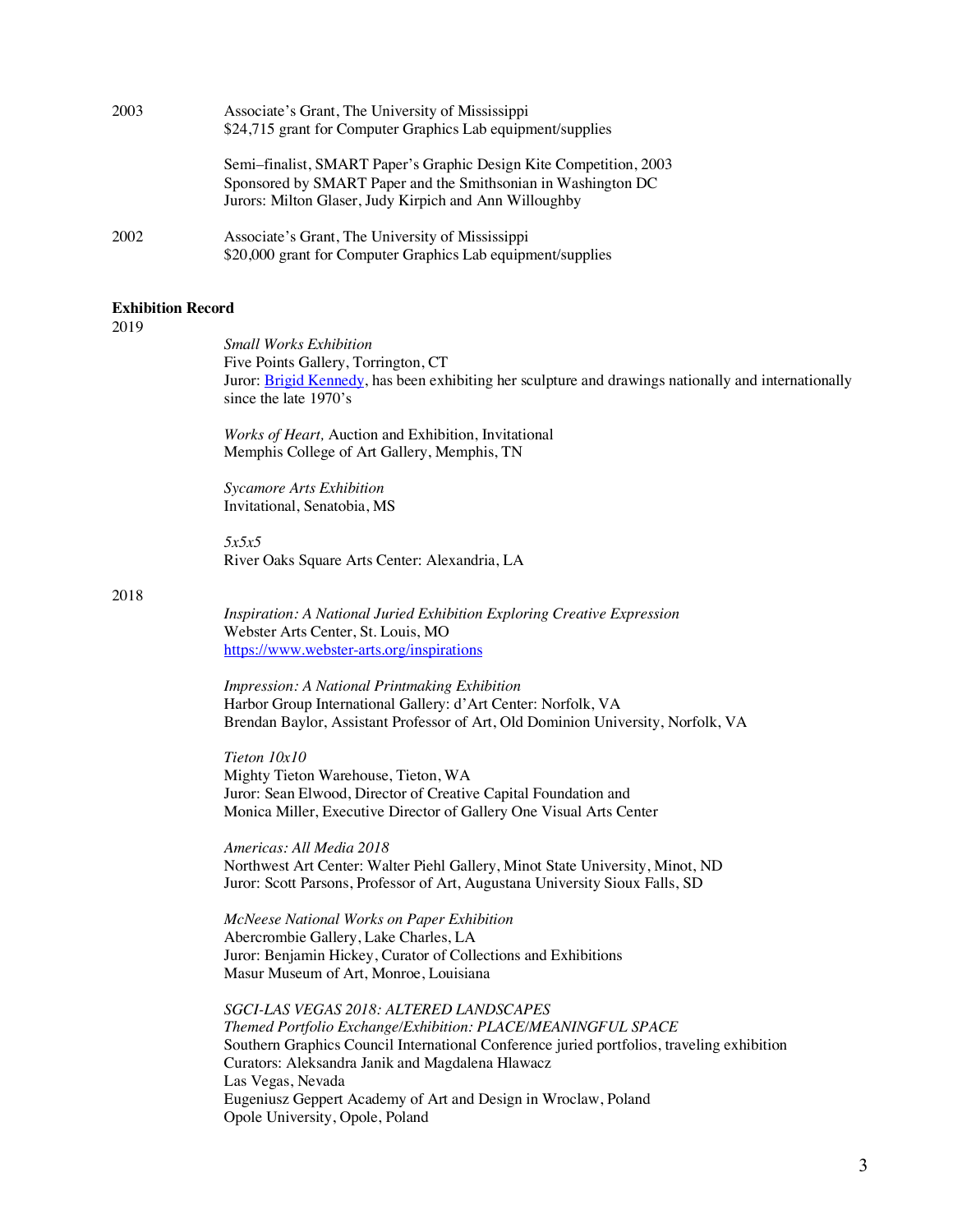*Works of Heart,* Auction and Exhibition, Invitational Memphis College of Art Gallery, Memphis, TN

*Sycamore Arts Exhibition* Invitational, Senatobia, MS

2017 *Sense of Place* Gertrude Herbert Institute of Art, Augusta, GA Juror: Garth Johnson, Arizona State University's Museum's Ceramics Curator

> *Brand 45 Annual National Juried Exhibition of Works on Paper* The Brand Library & Art Center, Glendale, CA Juror: Leslie Jones, Curator of Prints and Drawings at the Los Angeles County Museum of Art

*Americas: All Media 2017* Northwest Art Center Minot State University, Minot, ND Juror: Greg Blair, Associate Professor of Art at Northern State University, Aberdeen, SD

*South Cobb Arts Alliance: 30th National Juried Exhibition* Mable House Arts Center, Smyrna, GA Juror: Joe Remillard, Professor of drawing and painting at Kennesaw State University

*Five Points Gallery Biennial Juried Exhibition* Five Points Gallery, Torrington, CT Juror: Joe Fig, Head of Fine Arts/ Visual Studies at Ringling College of Art and Design

*Washington Printmakers National Small Works* Leesburg, VA Juror: Scott Hutchison, Dept. of Art & Art History, Georgetown University

*Southside Summer Exhibition* Southside Gallery, Oxford, MS Invitational; Oxford, MS

*Sycamore Arts Exhibition* Invitational, Senatobia, MS

*City Lights Spring 2017 Juried Fine Art Exhibit* City Lights Art Gallery, Henderson NV

*Works of Heart,* Auction and Exhibition, Invitational Memphis College of Art Gallery, Memphis, TN

2016 *Lightening Bolts Under the Night Sky… Print Exchange* Open Group: 500 printmakers, edition of 12 Brooklyn Art Library, Brooklyn, NY

> *14th Lessedra World Art Print Annual – Mini Print 2016* Lessedra Art Gallery, Sofia, Bulgaria Panel of International Jurors

*ArtFields 2016* Jones-Carter Gallery, Lake City, South Carolina Review Panel of Jurors

*SGCI-FLUX: 2016 Membership Exchange Portfolio Exhibition* Southern Graphics Council International Conference hosts a portfolio exchange open to members who attend the conference. Open, Portland, Oregon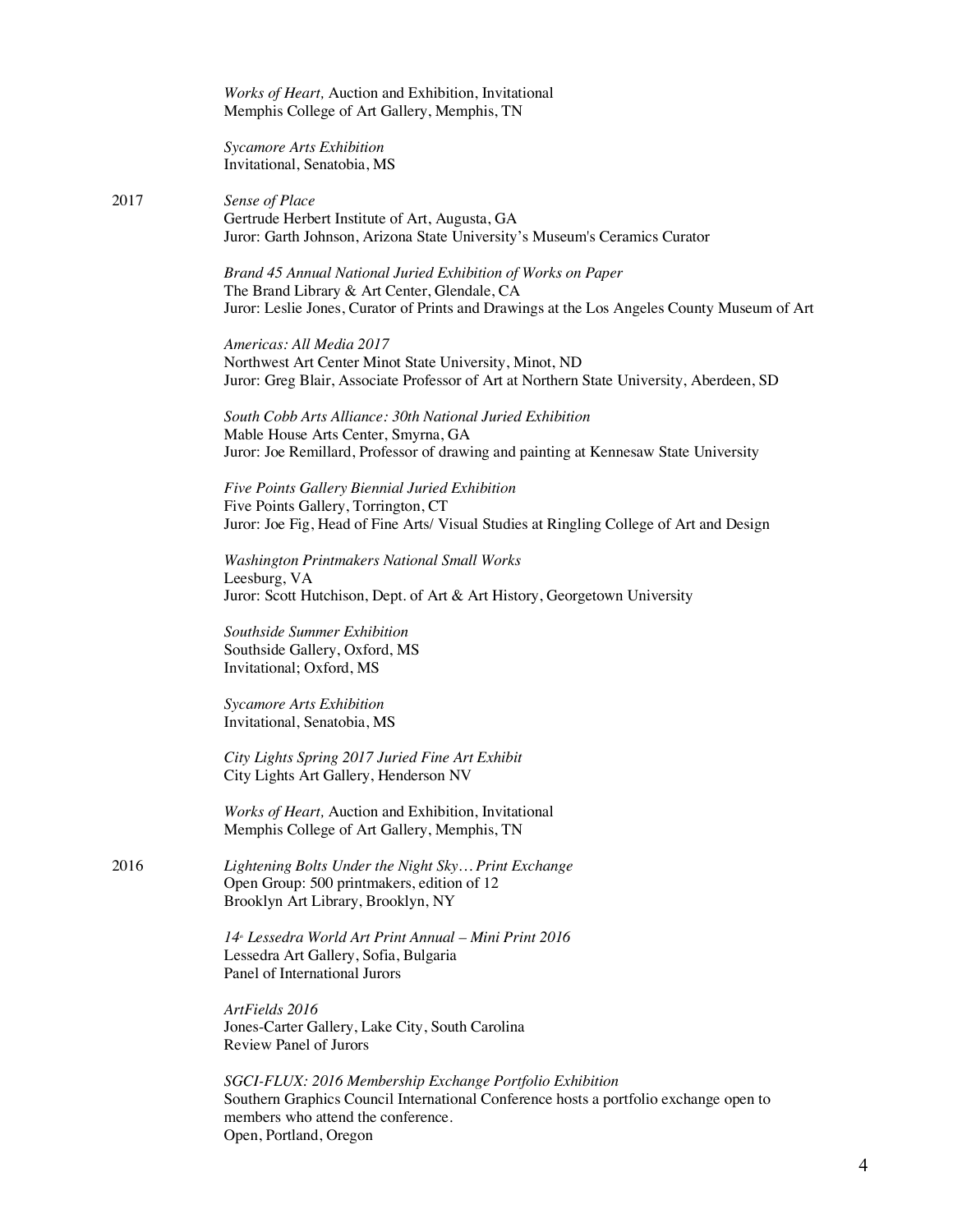*5th Annual 12 x 12 National Exhibit of Small Scale Works* Todd Art Gallery: Middle Tennessee State University, Murfreesboro, TN Juror: Armon A. Means, Assistant Professor of Photography at Coastal Carolina University

*Southside UM Faculty Exhibition (SEC)* Southside Gallery, Oxford, MS Invitational; Oxford, MS In conjunction with the SEC-ALDP Leadership Workshop

*Works of Heart,* Auction and Exhibition, Invitational Memphis College of Art Gallery, Memphis, TN

2015 *Southside Holiday Exhibition* Southside Gallery, Oxford, MS Invitational; Oxford, MS *Snap to Grid LACDA Open Exhibition* Los Angeles Center for Digital Art, Los Angeles, CA

> 28th *McNeese National Works on Paper Competition & Exhibition* McNeese State University, Lake Charles, LA Juror: William Pittman Andrews, Director of the Ogden Museum of Southern Art, New Orleans, LA

*Tyler 30<sup>\*</sup> Annual International Exhibition* Meadows Gallery, University of Texas at Tyler, Tyler, TX Juror: James R. Pace

*The University of Mississippi Printmakers* Northwest Mississippi Community College Art Gallery, Senatobia, MS

*Southside Summer Exhibition* Southside Gallery, Oxford, MS Invitational; Oxford, MS

*Map Making and Path Finding*, Invitational International Print Exchange, Exhibition & Symposium 25 printmakers, edition of 30 Special Collections Limerick School of Art and Design, Limerick, Ireland University of Colorado Special Collections, Boulder, CO Artist Printmaker Research Collection (AP/RC), Museum of Texas Tech University, Lubbock, TX Organizer: Melanie Yazzie, University of Colorado, Boulder, CO

*The Sketchbook Project,* Group Part of the Brooklyn Art Library a NYC institution Arthouse Project, Brooklyn, NY

*Works of Heart,* Auction and Exhibition, Invitational Memphis College of Art Gallery, Memphis, TN

2014 *Southside Gallery Holiday Exhibition*  Invitational; Southside Gallery, Oxford, MS

> *Oxford*, Invitational Group Exhibition The Cedars, Jackson, MS Curator: Jarrod Partridge Other artists included: Jere Allen, Bill Beckwith, Jason Bouldin, Ron Dale, Philip Jackson, Robert Malone, and Carlyle Wolfe

*Identity,* Invitational Group Exhibition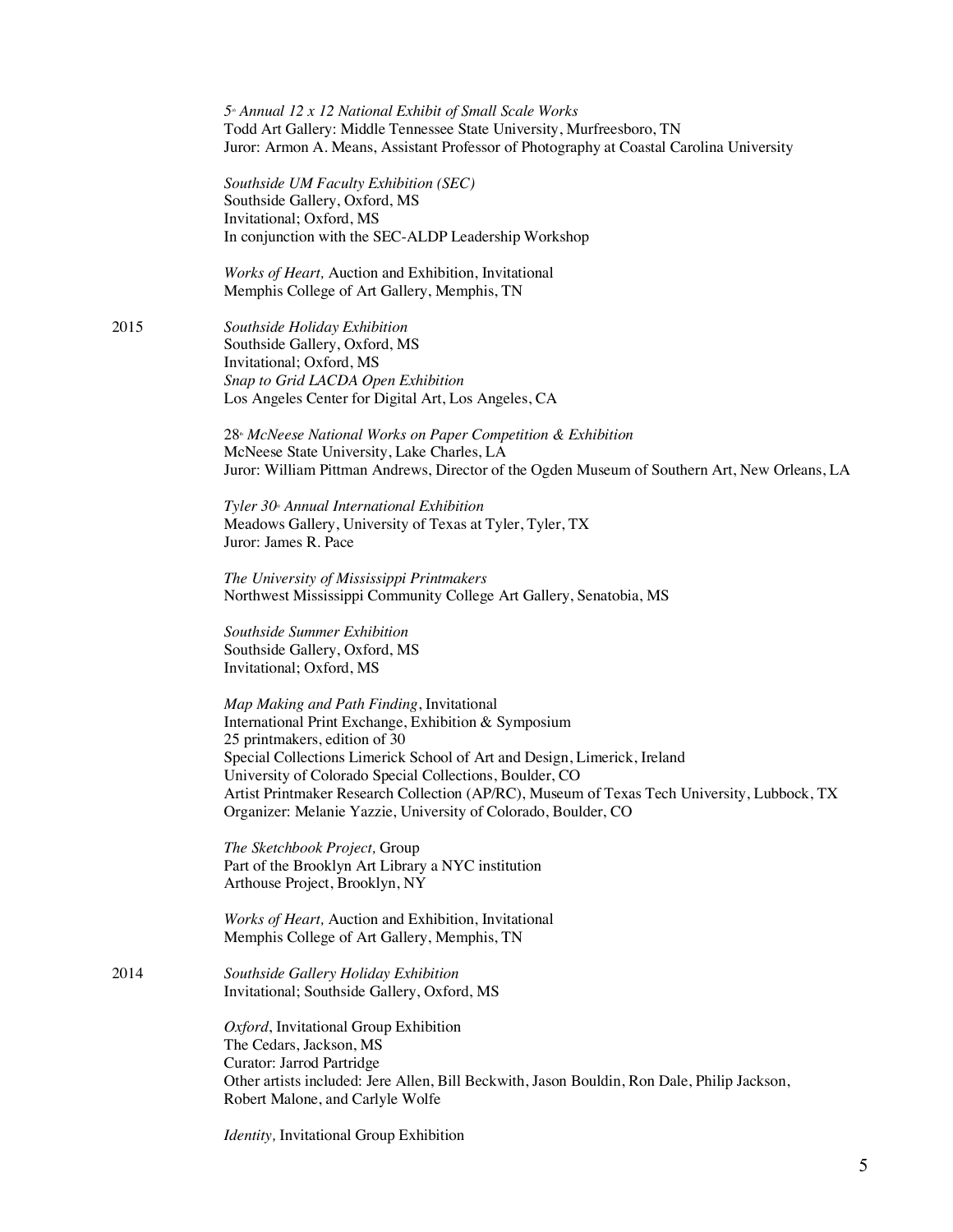Department of Art Gallery, Starkville, MS 5 other women artists: Rebekah Flake, Haley Morris-Cafiero, Sheri Fleck Rieth, Laurel Sucsy and Janet Decker Yanez Exhibition Coordinator: Adrienne Callander

*UM Art Faculty Exhibition, Invitational* The Ford Center, The University of Mississippi, Oxford, MS Curator: Norm Easterbrook

22nd Annual *Mixed Media Juried Exhibition* Slidell Cultural Center, Slidell, LA Juror: Patricia Brown, Professor of Art at Delta State University

22<sup>™</sup> Annual National Juried Exhibition at the Art Institute & Gallery Art Institute & Gallery, Salisbury, MD

*Artistic Expressions Group Exhibition,* Invitational Sycamore Arts League, Senatobia, MS

*Let This Be a Sign… Print Exchange,* Group 500 printmakers, edition of 12 Brooklyn Art Library, Brooklyn, NY

*Animal Mothers - Within*, Invitational Print Exchange & Collections 22 printmakers, edition of 25 Special Collections, University of Colorado, Boulder, CO Artist Printmaker Research Collection (AP/RC), Museum of Texas Tech University, Lubbock, TX Centre for Art and Design, Churchill, Australia Organizer: Melanie Yazzie, University of Colorado, Boulder, CO

*A New Perspective:* Solo Exhibition Milliken Gallery, Converse College, Spartanburg, SC Curator: Kathryn Bouchard

*A Taste of Oxford,* Auction and Exhibition The Library, Oxford, MS

*Works of Heart,* Auction and Exhibition, Invitational Memphis College of Art Gallery, Memphis, TN

2013 *A New Perspective:* Solo Exhibition The Firehouse Gallery, Louisville, GA Curator: Meg Quinn

> *Annual Tallahassee International Juried Competition* FSU Museum of Fine Art, Tallahassee, FL Juror: FSU Art Faculty

*P{ART}Y:* Art Department Fundraiser Powerhouse Art Gallery, Oxford, MS

*Americas 2013: All Media* Hartnett Hall Gallery, Minot State University, Minot, ND Juror: Bill Goldston, Director of Universal Limited Art Editions, Long Island, NY

*Childhood Memories Juried Exhibition* Mills Pond House Gallery, St. James, NY Honorable Mention Award Juror: Seung Lee, Professor of Art at Long Island University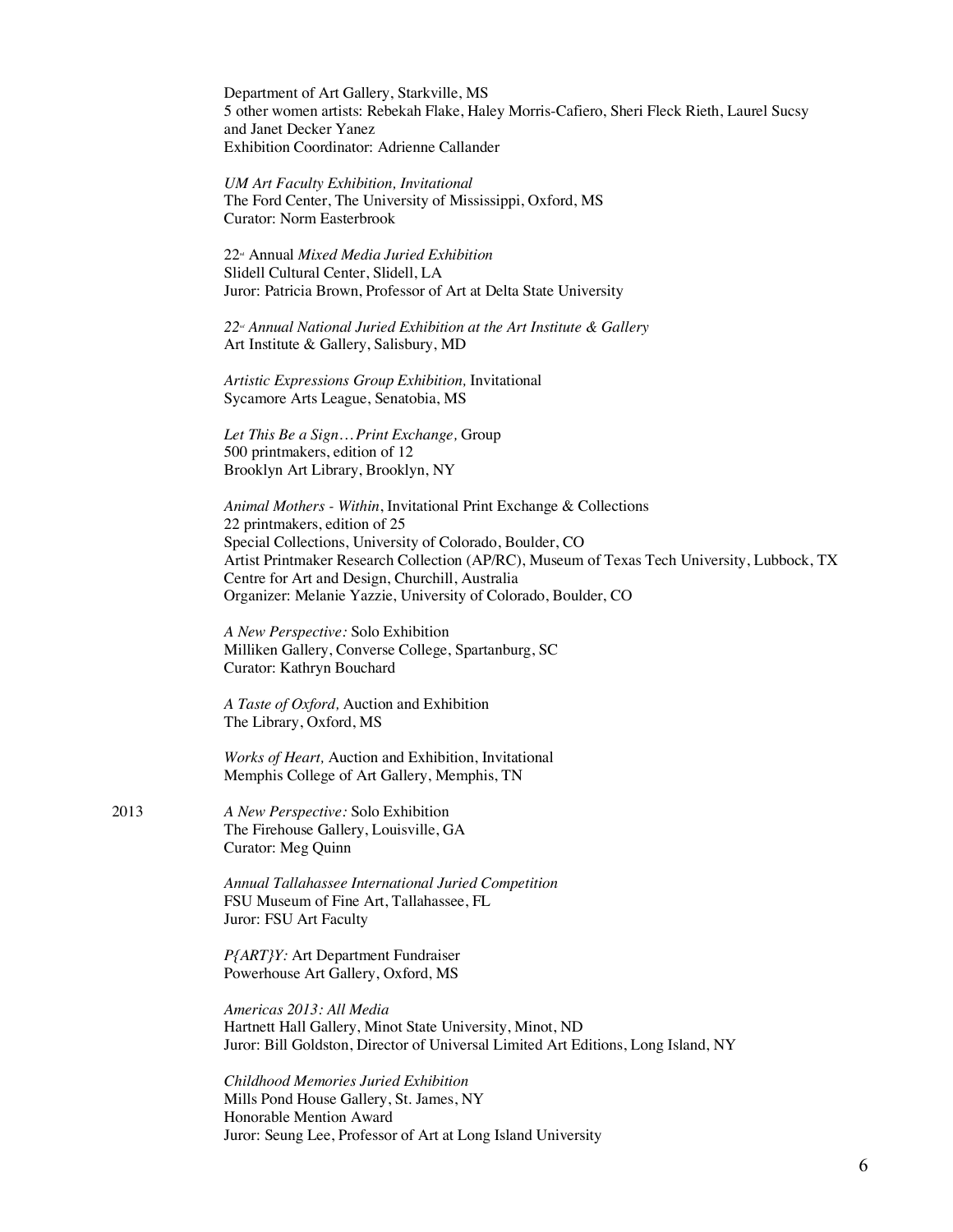40th *Annual Bi-State Juried Exhibition* Meridian Museum of Art, Meridian, MS Juror: Mark Grote, Professor of Sculpture and Chair, Visual Arts Dept, Loyola University

*Artistic Expressions: Group Exhibition,* Invitational Sycamore Arts League, Senatobia, MS

*UM Faculty Exhibition* Meridian Museum of Art, Meridian, MS

*3 Person Exhibition* Southside Gallery, Oxford, MS

*Group Miniature Exhibition* Southside Gallery, Oxford, MS Juror: William Dunlap

*Works of Heart,* Auction and Exhibition, Invitational Memphis College of Art Gallery, Memphis, TN

*A Taste of Oxford,* Auction and Exhibition The Library, Oxford, MS

*Louisiana Purchase Portfolio Exchange*, Invitational (traveling exhibition) Curator: Donald L. Simmons, Easley, SC

2012 39th *Annual Bi-State Art Juried Exhibition* Meridian Museum of Art, Meridian, MS Juror: Scott Betz, Winston-Salem State University, Winston-Salem, NC

> *Mississippi Art Faculty Juried Exhibition* Lauren Rogers Museum of Art, Laurel, MS Juror: Miranda Lash, Curator of Modern and Contemporary Art, New Orleans Museum of Art

*Winters' Ink,* International Group Printmaking Show, Invitational (20 artists) Southside Gallery, Oxford, MS Curator: Andrew Blanchard, Associate Professor, Converse College, Spartanburg, SC

*29th Juried Open Exhibition* Visual Arts Alliance, Houston, TX Juror: Wade Wilson, Art Critic, Houston, TX

*Southern Graphics Council International Print Exchange Exhibition* Juror: Amy Mackie, Visual Arts Curator of the Contemporary Arts Center, New Orleans, LA

*20/20 Vision, Fifth Edition – The Art of Contemporary University Printmaking* (catalogue) The Firehouse Gallery, Louisville, GA

*Artistic Expressions: Group Exhibition,* Invitational Sycamore Arts League, Senatobia, MS

*Works of Heart,* Auction and Exhibition, Invitational Memphis College of Art Gallery, Memphis, TN

2011 *Positive/Negative 26 National Exhibition* Slocumb Galleries at East Tennessee State University, Johnson City, TN Juror: Sammie Nicely, Atlanta, GA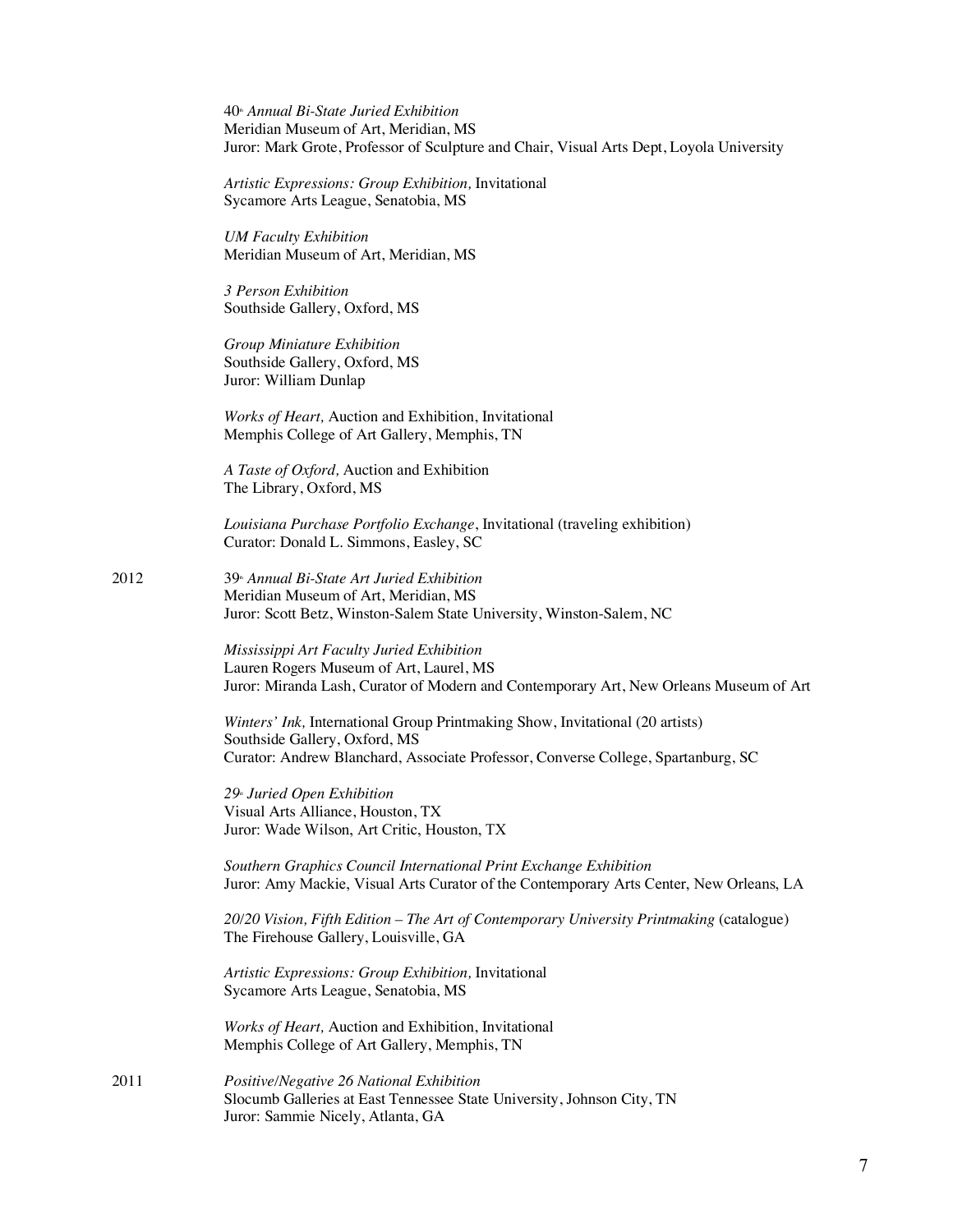|      | Gateway to Imagination National Exhibition<br>Farmington Museum, Farmington, NM<br>* Juror's Purchase Award                                                                                                                   |
|------|-------------------------------------------------------------------------------------------------------------------------------------------------------------------------------------------------------------------------------|
|      | A Taste of Oxford, Auction and Exhibition<br>St. Jude Fundraiser<br>The Library, Oxford, MS                                                                                                                                   |
|      | Artistic Expressions: Group Exhibition, Invitational<br>Sycamore Arts League, Senatobia, MS<br>*Honorable Mention                                                                                                             |
|      | Southern Graphics Council International Print Exchange Exhibition<br>SGCI Open Portfolio Exchange Exhibition, St. Louis, MO                                                                                                   |
|      | Works of Heart, Auction and Exhibition, Invitational<br>Memphis College of Art Gallery, Memphis, TN                                                                                                                           |
|      | Holiday Exhibition<br>Southside Art Gallery, Oxford, MS                                                                                                                                                                       |
| 2010 | $3u$ Annual Juried Regional Exhibition<br>Martin Hall Gallery, The University of Mobile, Mobile, AL<br>Juror: Graham C. Boettcher, Ph. D., The William Carey Hulsy Curator of American Art,<br>Birmingham Museum of Art       |
|      | Open Studio Exhibition<br>10 artists, invitational<br>Neill Studios Gallery, Oxford, MS                                                                                                                                       |
|      | McNeese National Works on Paper Exhibition<br>* Juror's Mention Award (catalogue) Abercrombie Gallery, Lake Charles, LA<br>Juror: Peter Frank, Editor, THE Magazine & Senior Curator, Riverside Art Museum<br>Los Angeles, CA |
|      | Gateway to Imagination National Exhibition<br>Farmington Museum, Farmington, NM<br>Juror: Caroline Brooks, Roswell Museum and Art Center's Assistant Director                                                                 |
|      | The Space Between Us<br>Open print exchange with 1000 artists<br>Brooklyn Art Library, Brooklyn, NY                                                                                                                           |
|      | 37th Annual Bi-State Art Competition<br>Meridian Museum of Art, Meridian, MS<br>Juror: Marilyn Murphy, Professor of Art, Vanderbilt University                                                                                |
|      | A Taste of Oxford, Auction and Exhibition<br>The Library, Oxford, MS<br>Works of Heart, Auction and Exhibition, Invitational<br>Memphis College of Art Gallery, Memphis, TN                                                   |
|      | Working Birds, (2-person show)<br>Marie Hull Gallery, Hinds Community College, Raymond, MS                                                                                                                                    |
| 2009 | <i>Mother Nurture</i> NWCC Fine Arts Gallery (solo)                                                                                                                                                                           |

2009 *Mother Nurture*, NWCC Fine Arts Gallery (solo) Northwest Mississippi Community College, Senatobia, MS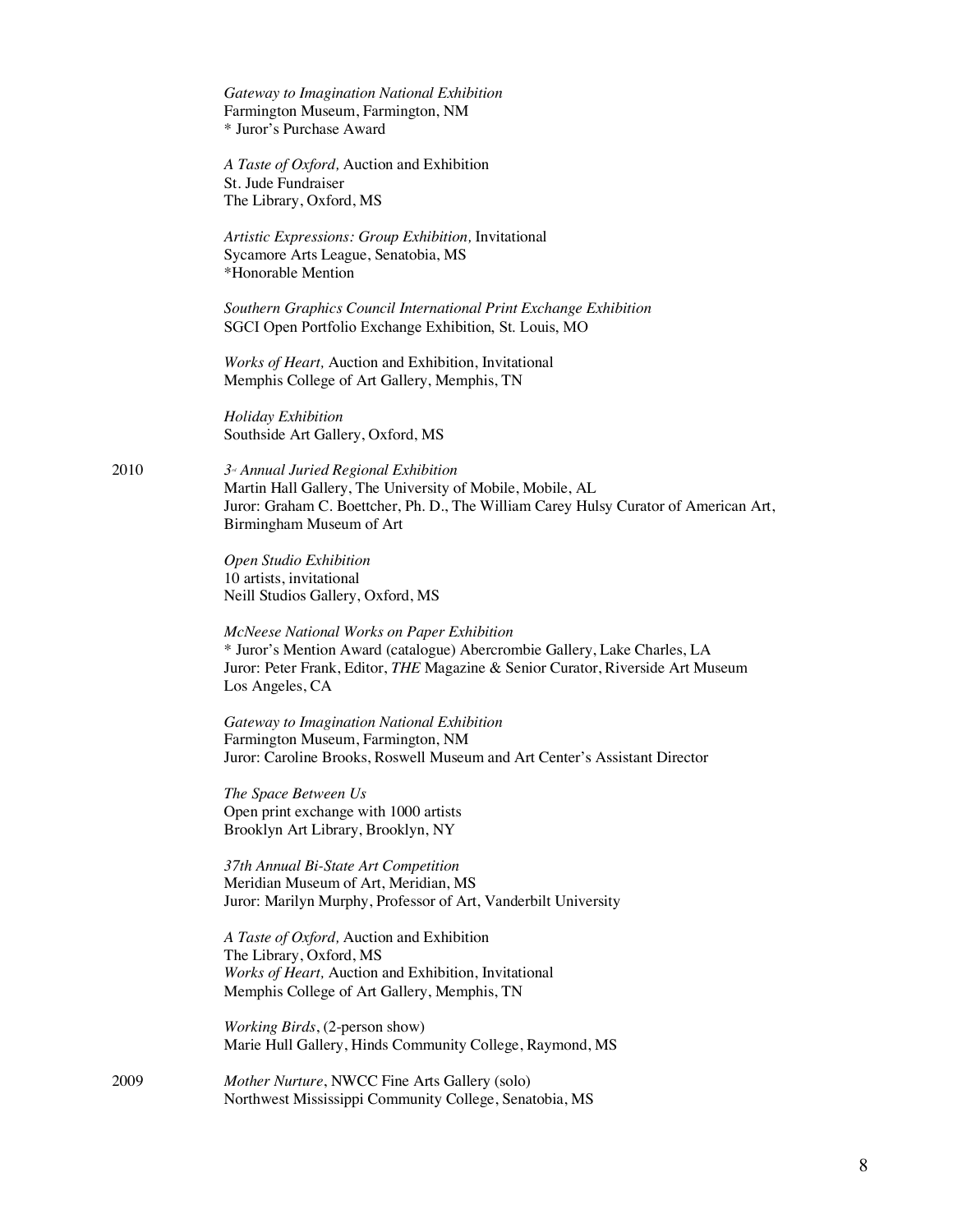|      | <i>Working Birds</i> (2-person show)<br>ICC Fine Arts Gallery, Itawamba Community College, Fulton, MS                                                                                                               |
|------|---------------------------------------------------------------------------------------------------------------------------------------------------------------------------------------------------------------------|
|      | Works of Heart, Auction and Exhibition, Invitational<br>Memphis College of Art Gallery, Memphis, TN                                                                                                                 |
| 2008 | Home Makeover (solo)<br>Invitational; University Museum, The University of Mississippi, Oxford, MS                                                                                                                  |
|      | ABC Show, Invitational Group Exhibition<br>HUB-BUB Gallery, Spartanburg, SC                                                                                                                                         |
|      | Works of Heart, Auction and Exhibition, Invitational<br>Memphis College of Art Gallery, Memphis, TN                                                                                                                 |
| 2007 | Holiday Exhibition<br>Southside Art Gallery, Oxford, MS                                                                                                                                                             |
|      | The Art of Caring, Group Auction and Exhibition, Invitational<br>Perry Nicole Fine Art, Memphis, TN<br>Curator: Julie Spear, Memphis Independent Curator. Other artists included:                                   |
|      | William Eggleston, Freida Hamm, Pinkney Herbert and Mahaffey White                                                                                                                                                  |
|      | Open Studio Exhibition<br>5 artists, invitational<br>Neill Studios Gallery, Oxford, MS                                                                                                                              |
|      | Southern Open Biennial<br>Acadiana Center for the Arts, Lafayette, LA<br>Juror: Dr. Jerry Cullum, Senior Editor of the international art journal, Art Papers since 1984                                             |
|      | Art for Heart, Exhibition and Auction<br>Southside Art Gallery, Oxford, MS                                                                                                                                          |
|      | Spring Exhibition, (3-Person)<br>Southside Art Gallery, Oxford, MS                                                                                                                                                  |
|      | Works of Heart, Auction and Exhibition, Invitational<br>MCA Gallery, Memphis College of Art, Memphis, TN                                                                                                            |
|      | Soap Box Prints, For a Cleaner Environment, traveling exhibition<br>American Print Alliance, Peachtree City, GA<br>Curator: Dr. Carol Pulin, Director, American Print Alliance                                      |
| 2006 | <b>Holiday Exhibition</b><br>Southside Art Gallery, Oxford, MS                                                                                                                                                      |
|      | The Art of Caring, Auction and Exhibition, Invitational<br>Perry Nicole Fine Art, Memphis, TN<br>Curator: Kathy Albers, Albers Art, Memphis, TN. Other artists included: Mimi Dann,<br>Dolph Smith and Carroll Todd |
|      | Invitational Group Exhibition, Invitational<br>Westside Studio, Hattiesburg, MS                                                                                                                                     |
|      | <b>Summer Group Exhibition</b><br>Southside Art Gallery, Oxford, MS                                                                                                                                                 |
|      | American Graphic Design Awards Competition/Exhibition                                                                                                                                                               |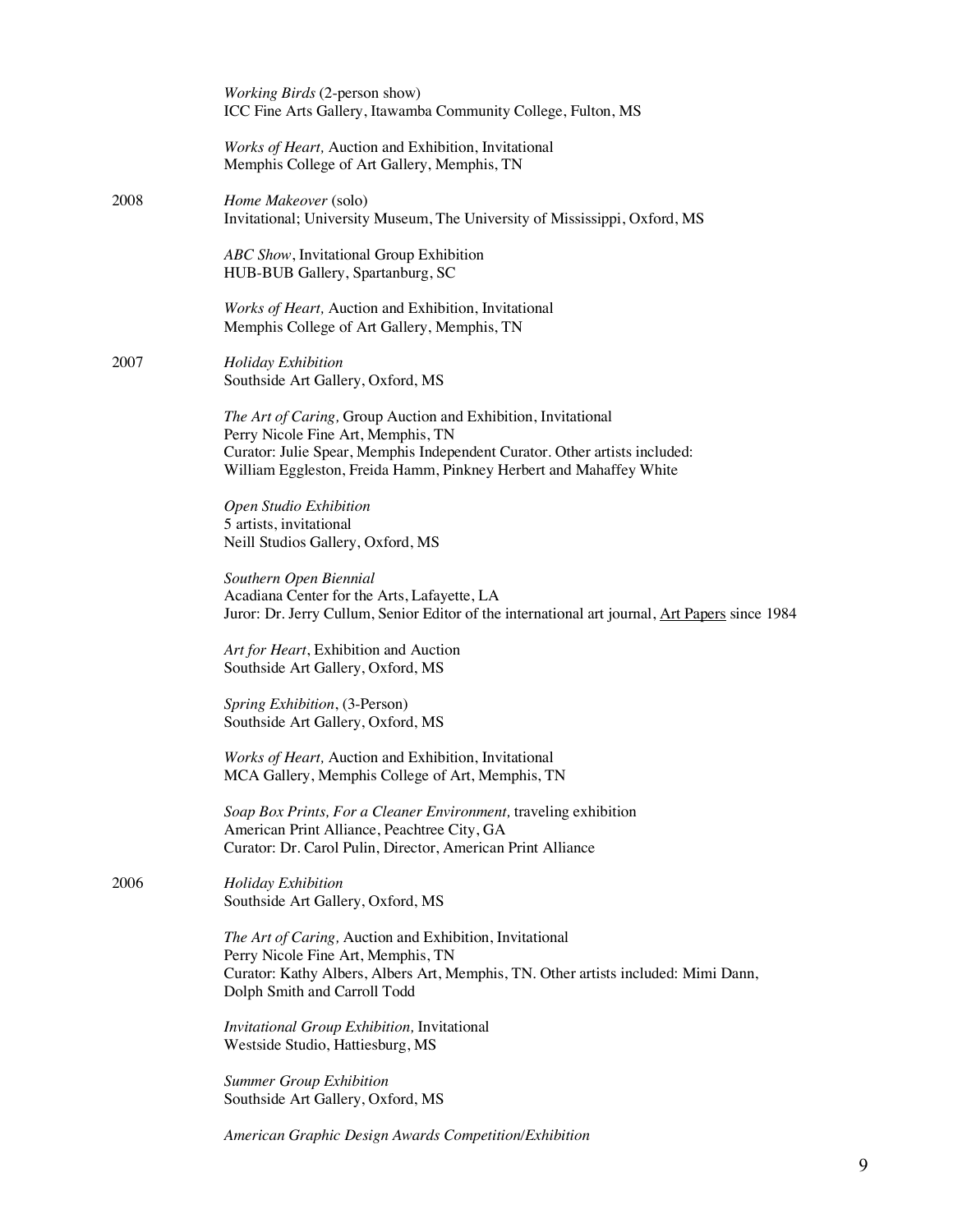|      | 1,000/10,000 entries were selected, Beaverton, OR                                                                                                                |
|------|------------------------------------------------------------------------------------------------------------------------------------------------------------------|
|      | Works of Heart, Auction and Exhibition, Invitational<br>MCA Gallery, Memphis, TN                                                                                 |
| 2005 | Holiday Group Exhibition<br>Southside Art Gallery, Oxford, MS                                                                                                    |
|      | <b>Impressions Winter Exhibition</b><br>Impressions Gallery, Hattiesburg, MS<br>Invitational. Juror: Erik Eaves, Owner of Impressions Gallery                    |
|      | <b>UM Alumni Reunion/Faculty Exhibition</b><br>Gallery 130, Oxford, MS                                                                                           |
|      | Mississippi Art Faculty Juried Exhibition<br>Lauren Rogers Museum of Art, Laurel, MS<br>Juror: Erin Barnett, International Center of Photography, New York, NY   |
|      | Works of Heart, Auction and Exhibition, Invitational<br>MCA Gallery, Memphis, TN                                                                                 |
|      | Look, Six-Person Group Exhibition<br>Studio 1688, Memphis, TN                                                                                                    |
| 2004 | SNAP-TO-GRID<br>Center for Digital Arts, Los Angeles, CA                                                                                                         |
|      | April + May Online Exhibition<br>projekt30.com, Philadelphia, PA<br>Juror: public vote                                                                           |
|      | <b>SUMEI</b> National Juried Print Exhibition<br>Sumei Multidisciplinary Art Center (catalogue), Newark, NJ,<br>Juror: David Kiehl, Whitney Museum, New York, NY |
|      | Works of Heart, Auction and Exhibition, Invitational<br>MCA Gallery, Memphis, TN                                                                                 |
|      | Contemporary VI International Online Exhibition<br>Period Gallery, Lincoln, NE<br>Juror: Andrew Neighbour, digital artist                                        |
|      | Tupelo City Hall Public Works<br>Tupelo City Hall Gallery, Tupelo, MS                                                                                            |
| 2003 | Art Department Faculty Exhibition<br>Bryant Hall Gallery, Oxford, MS                                                                                             |
|      | Tupelo City Hall Public Works<br>Tupelo City Hall Gallery, Tupelo, MS                                                                                            |
| 2002 | Tupelo City Hall Public Works<br>Tupelo City Hall Gallery, Tupelo, MS                                                                                            |
| 2001 | A Typography Party, MFA Thesis Exhibition (solo)<br>Gallery A.D., Savannah, GA                                                                                   |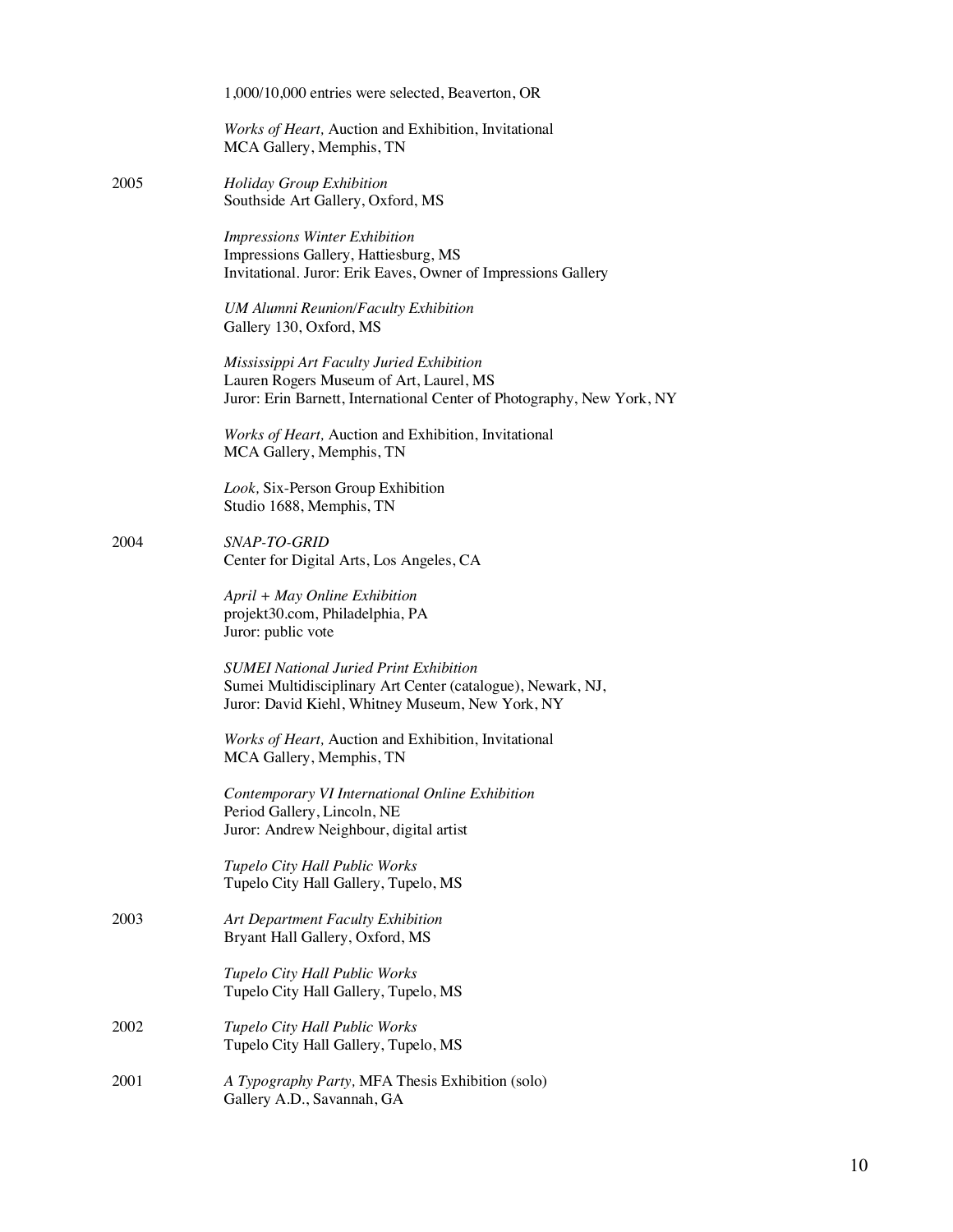*Ceramiqué,* Two-Person Exhibition Gallery A.D., Savannah, GA

**Bibliography** *31st Annual McNeese National Works on Paper Exhibition 2018* Abercrombie Gallery, Lake Charles, LA (Catalogue) Juror: Benjamin Hickey, Curator of Collections and Exhibitions, Masur Museum of Art, Monroe, Louisiana

> 28th<sup>\*</sup> Annual McNeese National Works on Paper Exhibition 2015 Abercrombie Gallery, Lake Charles, LA (Catalogue) Juror: William Pittman Andrews, Director of Ogden Museum of Southern Art, New Orleans, LA

*Americas: All Media Exhibition 2013* Hartnett Hall Gallery, Minot State University, Minot, ND (Catalogue) Juror: Bill Goldston, Director of Universal Limited Art Editions, Long Island, NY

Typography assignment included in textbook: "On Beyond Zebra! The Twenty Seventh Letter Assignment" Ilene Strizver. *Type Rules!: The Designer's Guide to Professional Typography*,  $2^d$ *Edition.* Hoboken, New Jersey, Wiley & Sons, Inc.; 2<sup>nd</sup> ed. 2006: 54, 3<sup>d</sup> ed. 2010: 62, 4<sup>t</sup> ed. 2013: 288

*20/20 Vision, Fifth Edition – The Art of Contemporary University Printmaking* 2012 Group Show (Catalogue) The Firehouse Gallery, Louisville, GA

*23rd Annual McNeese National Works on Paper Exhibition 2010* Abercrombie Gallery, Lake Charles, LA (Catalogue) Juror: Peter Frank, Editor, *THE* Magazine & Senior Curator, Riverside Art Museum Los Angeles, CA Brittany Greer. "Northwest presents Virginia Rougon Chavis exhibit." *Oxford Town,* Issue #841. Sept. 24-30 2009: back cover.

Warner, Mary. "New Work by Charlie Buckley, Virginia Rougon Chavis and Ashley Chavis." *Oxford Town,* Issue #714. Apr. 19–25 2007: 11 & 14.

Rieth, Sheri Fleck. "Hydrus: Nine Heads are Better Than One." *Contemporary Impressions, The Journal of the American Print Alliance.* Vol. 15, No. 1, Spring 2007: 23.

*HOW Magazine's* 13<sup>\*</sup> Annual International Design Annual, April 2004 Merit Award, miscellaneous category, p. 133

Smith, M.K. "Graphics Lab Gets a Major Makeover." *TECHNews For The University of Mississippi Faculty and Staff*. Apr. 2004: 2.

Blatt, Carolina. "New Gallery Appears in Surprising Location." *The Campus Chronicle*. Vol. 1, No. 18, Mar. 9 and 16, 2001: 4.

Dawers, Bill. "Gallery A.D. Adds to Metropolitan Neighborhood." *Connect Savannah*. Mar. 2–8, 2001: 4 The Arts Cover Page with pictures, includes complete exhibition review

#### **Lectures/Presentations/Participation/Consulting**

2019 *Louisiana Board of Regents, Chair of Arts Panel: Review Panel Chair for: Board of Regents Support Fund Departmental Enhancement Review* A state-funded grants program that annually distributes funding to various enhancement, research, endowment and graduate support programs in the state of Louisiana.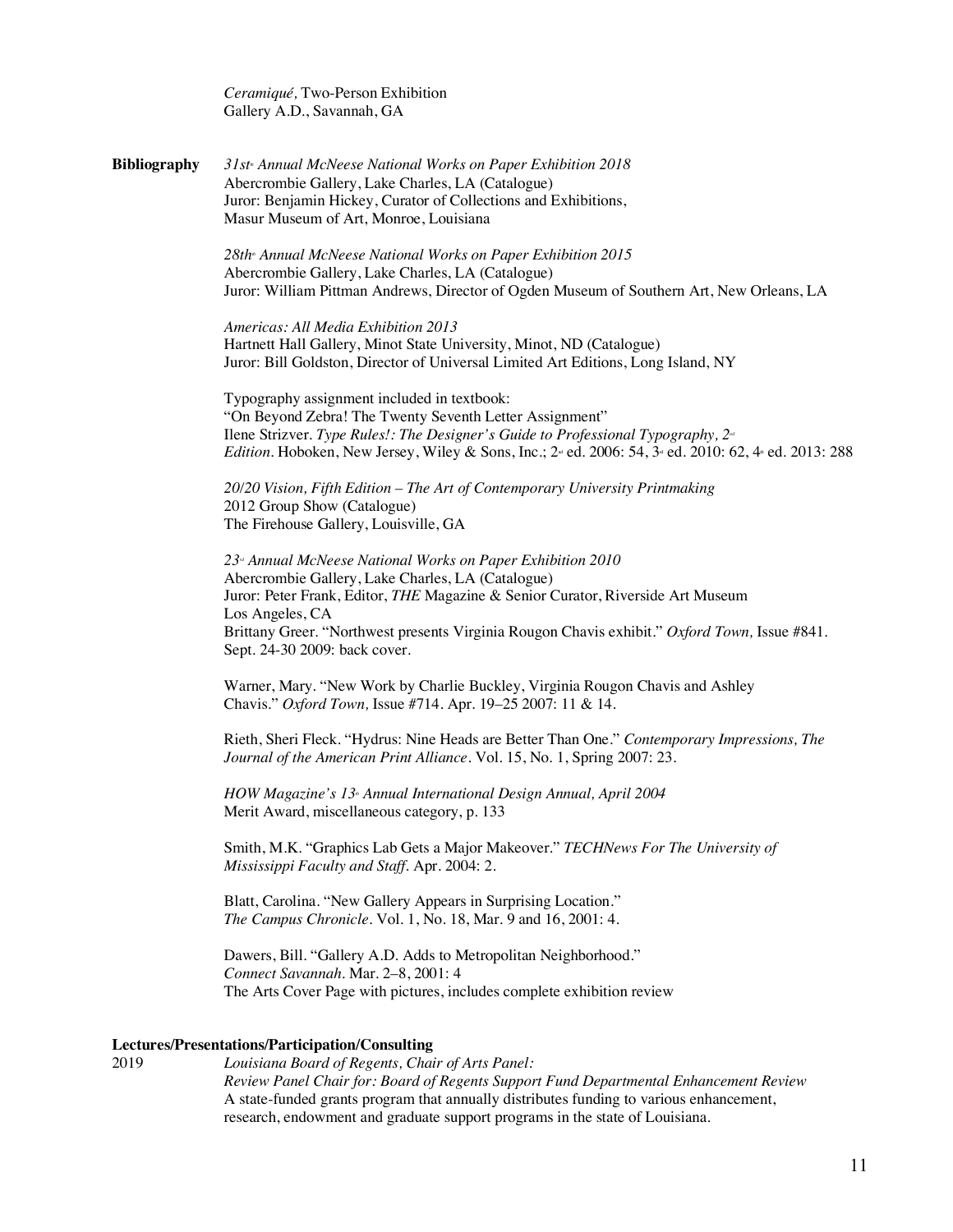| 2018 | Louisiana Board of Regents:<br>Review Panel Member for: Board of Regents Support Fund Departmental Enhancement Review<br>A state-funded grants program that annually distributes funding to various enhancement,<br>research, endowment and graduate support programs in the state of Louisiana.                                              |
|------|-----------------------------------------------------------------------------------------------------------------------------------------------------------------------------------------------------------------------------------------------------------------------------------------------------------------------------------------------|
| 2017 | National Park College Consultant/Site Visitor for (the state of) Arkansas accreditation<br>Work with the Department of Art as an outside reviewer of their program                                                                                                                                                                            |
| 2016 | Louisiana Board of Regents:<br>Review Panel Member for: Traditional Enhancement, Undergraduate Enhancement and<br>Multidisciplinary Enhancement programs<br>A state-funded grants program that annually distributes \$25 million through various enhancement,<br>research, endowment and graduate support programs in the state of Louisiana. |
| 2015 | College of Liberal Arts sponsored fundraising presentation, Dallas, TX<br>Digital presentation of the Department of Art $\&$ Art History's recent accomplishments                                                                                                                                                                             |
| 2014 | Visiting Artist (with lecture & exhibition), Converse College, Spartanburg, SC                                                                                                                                                                                                                                                                |
| 2013 | Traditional Enhancement Arts Review Panel Member, Louisiana Board of Regents Support Fund<br>A state-funded grants program that annually distributes \$25 million through various enhancement,<br>research, endowment and graduate support programs in the state of Louisiana.                                                                |
| 2012 | Southeastern College Art Conference (SECAC), Durham, North Carolina<br>Panel Chair: Surviving as a Graphic Designer in an Art Department                                                                                                                                                                                                      |
|      | Members Print Exchange & Exhibition, Southern Graphics Conference International (SGCI),<br>New Orleans, LA                                                                                                                                                                                                                                    |
| 2011 | Southeastern College Art Conference (SECAC), 2011, Savannah, GA<br>Paper: Embracing the Boundaries Between Traditional Processes and Digital Design                                                                                                                                                                                           |
|      | Members Print Exchange, Southern Graphics Conference International (SGCI), St. Louis, MO                                                                                                                                                                                                                                                      |
| 2010 | Southeastern College Art Conference (SECAC), 2010, Richmond, VA<br>Panel presentation with Ashley Chavis, Northwest Mississippi Community College<br>Paper: Collaborating Together in More Ways Than One                                                                                                                                      |
|      | Visiting Artist Lecture, Hinds Community College, Raymond, MS                                                                                                                                                                                                                                                                                 |
| 2009 | Members Print Exchange, Southern Graphics Conference International (SGCI), Chicago, IL                                                                                                                                                                                                                                                        |
| 2008 | International Conference on Design Principles and Practices, Miami, FL<br>Small Town, Big Design Ideas: Finding Design Inspiration in a Rural Setting                                                                                                                                                                                         |
| 2005 | AIGA Design Week 2005, Oxford, MS<br>Organized 3-day event on campus $\&$ curated the regional student exhibition<br>Keynote speaker: Gary Baseman, Los Angeles, CA                                                                                                                                                                           |
| 2004 | Southeastern College Art Conference (SECAC), 2004, Jacksonville, FL<br>Panel presentation: What Does it Take to Produce Successful Design Students                                                                                                                                                                                            |
|      | <b>Conferences/Presentations/Workshops Attended</b>                                                                                                                                                                                                                                                                                           |

# 2018 Ladies of Letterpress, St. Louis, MO

Hatch Show Print Shop Field Trip, Nashville, TN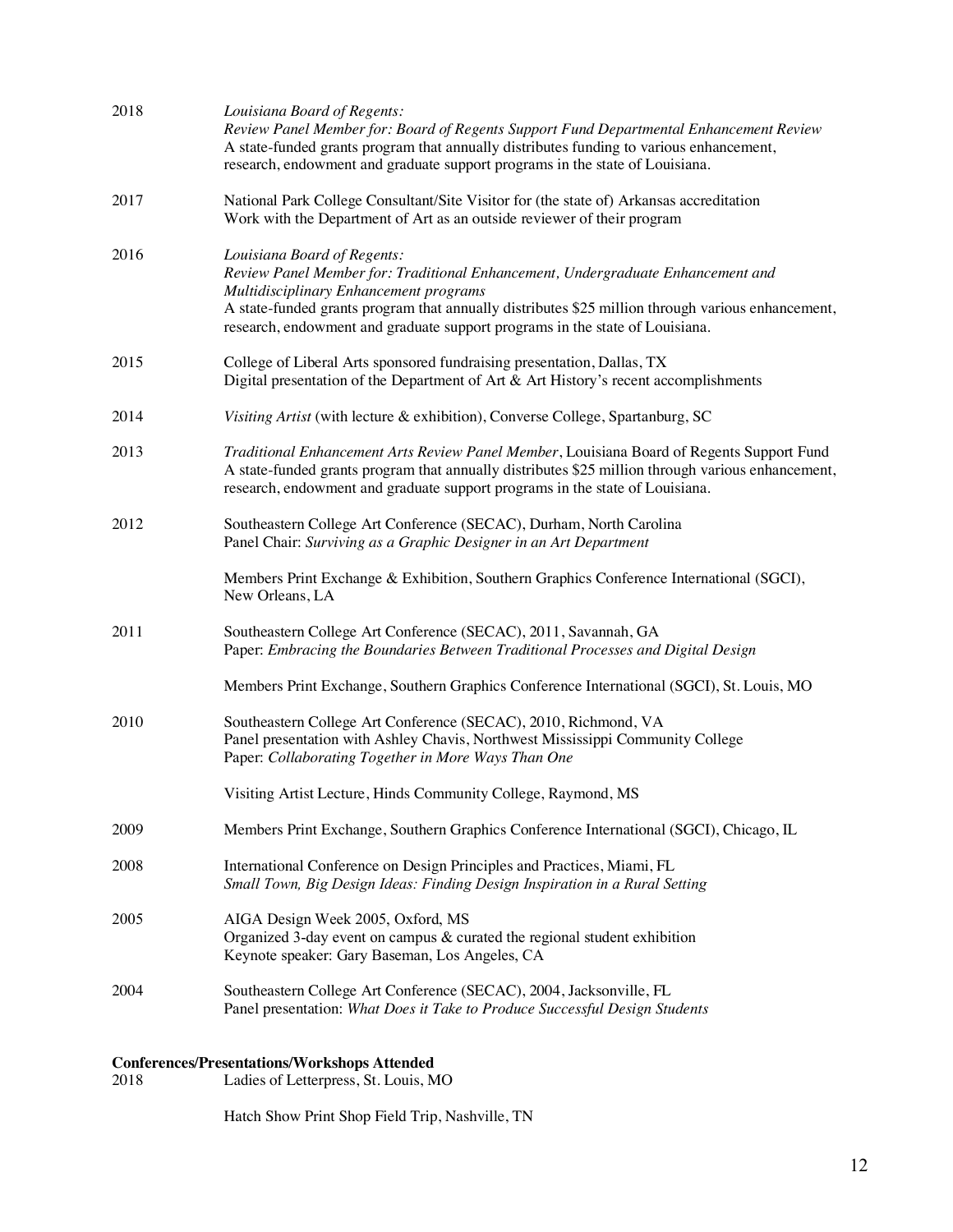| 2016 | Ladies of Letterpress, St. Louis, MO                                                                                                                                                |
|------|-------------------------------------------------------------------------------------------------------------------------------------------------------------------------------------|
| 2016 | Southern Graphics Conference International (SGCI), Portland, OR                                                                                                                     |
| 2015 | Annual Meeting: National Association of Schools of Art and Design (NASAD)<br>Houston, TX                                                                                            |
|      | NASAD Workshop: New and Aspiring Art and Design Administrators in Higher Education<br>(forthcoming), Houston, TX                                                                    |
|      | SEC-U Academic Leadership Development Program (ALDP) Academic Fellow<br>Selected as on of 4 fellows from The University of Mississippi<br>Texas A&M University, College Station, TX |
| 2014 | SEC-U Academic Leadership Development Program (ALDP) Academic Fellow<br>Selected as on of 4 fellows from The University of Mississippi<br>The University of Missouri, Columbia, MO  |
|      | International Print Exchange & Symposium, University of Colorado, Boulder, CO                                                                                                       |
|      | College Art Association Conference, Chicago, IL                                                                                                                                     |
| 2013 | Annual Meeting: National Association of Schools of Art and Design (NASAD)<br>St. Louis, MO                                                                                          |
|      | NASAD Workshop: New and Aspiring Art and Design Administrators in Higher Education<br>St. Louis, MO                                                                                 |
| 2012 | Annual Meeting: National Association of Schools of Art and Design (NASAD)<br>Milwaukee, WI                                                                                          |
|      | NASAD Workshop: New and Aspiring Art and Design Administrators in Higher Education<br>Milwaukee, WI                                                                                 |
|      | National Council of Arts Administrators (NCAA) Conference, Columbus, OH                                                                                                             |
|      | Southern Graphics Conference International (SGCI), New Orleans, LA                                                                                                                  |
| 2011 | Southern Graphics Conference International (SGCI), St. Louis, MO                                                                                                                    |
| 2010 | Beginning Letterpress, (2 week class) Penland School of Crafts, Penland, NC                                                                                                         |
| 2009 | Southern Graphics Conference International (SGCI), Chicago, IL                                                                                                                      |
| 2007 | College Art Association Conference, New York, NY                                                                                                                                    |
| 2006 | Design Frontier, AIGA Conference, Denver, CO                                                                                                                                        |
|      | National Council on Education for Ceramic Arts Conference, Portland, OR                                                                                                             |
| 2005 | Sally Hogshead Presentation, Memphis, TN                                                                                                                                            |
|      | Adobe Photoshop Seminar Tour: Photoshop for Photographers, Memphis, TN                                                                                                              |
|      | HOW Design Conference, Chicago, IL                                                                                                                                                  |
| 2004 | AIGA-New Orleans Chapter, Faculty Advisor Retreat, New Orleans, LA                                                                                                                  |
|      | PUSH Design Conference, Memphis, TN                                                                                                                                                 |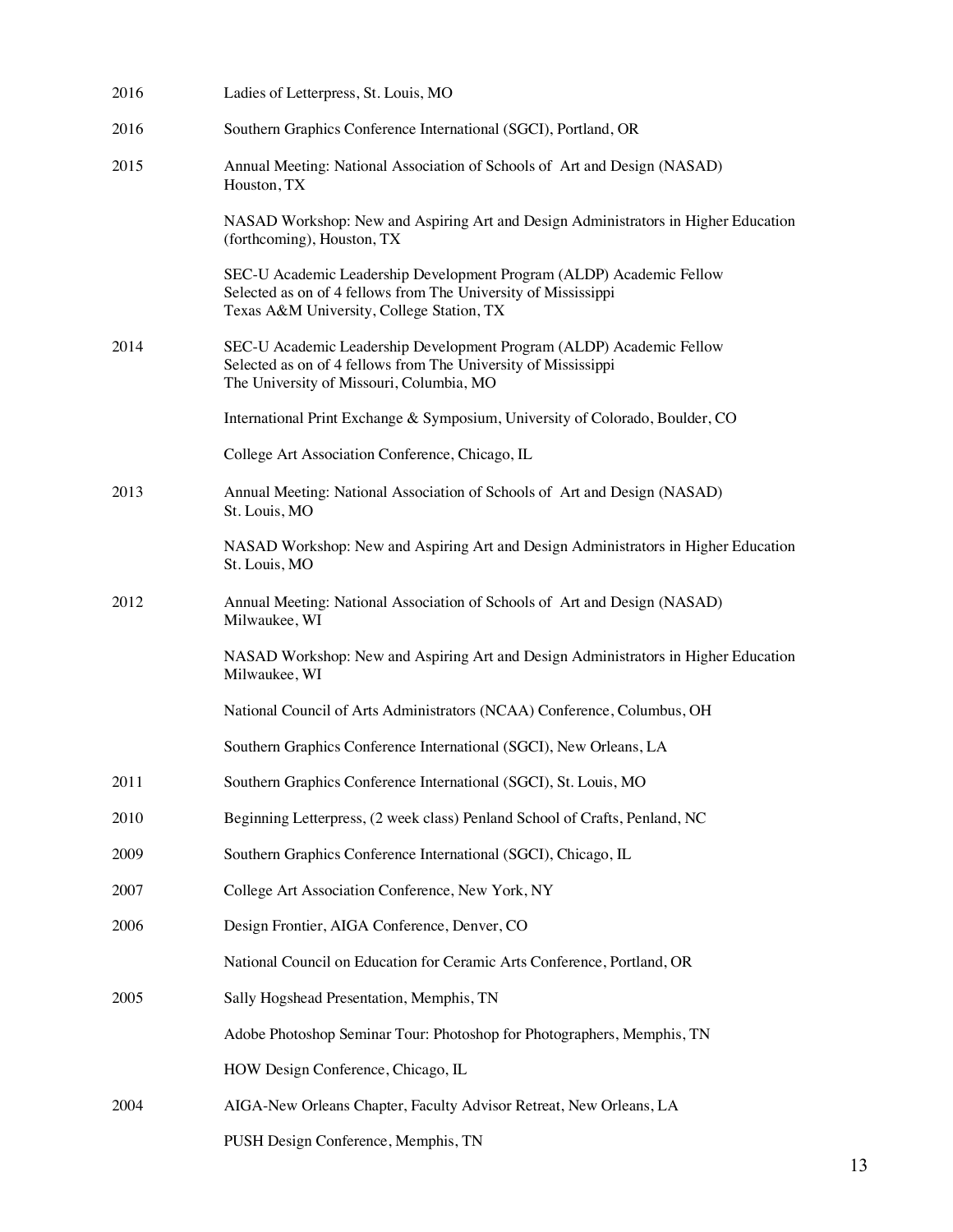| 2003 | HOW Design Conference, New Orleans, LA                                                                                                                                                       |
|------|----------------------------------------------------------------------------------------------------------------------------------------------------------------------------------------------|
|      | A Graphic Dash through Typography and Design in the First Half of the 20 Century<br>AIGA-New Orleans Chapter lecture, speaker: Bill Baggett, New Orleans, LA                                 |
|      | Design: Refining our Knowledge International Design Conference, Minneapolis, MN<br>The University and College Designer's Association's "Brand Your Identity" Design<br>Summit, Nashville, TN |
| 2002 | PUSH Design Conference, Memphis, TN                                                                                                                                                          |
|      | Creating Futures Through Technology, Biloxi, MS                                                                                                                                              |
| 2001 | College Art Association Conference, Chicago, IL                                                                                                                                              |
|      | National Council on Education for the Ceramic Arts Conference, Charlotte, NC                                                                                                                 |

#### **Selected University Service**

Quality Enhancement Plan Student Project *(2018-present)*  The University of Mississippi's QEP for 2018 is Critical Thinking. My students are designing advertising for the program for the University.

Faculty Excellence Task Force Selected by the Provost to serve on the board to define faculty excellence *(2016-present)*

Consensual Relations Committee (2014-present) This committee was formed to create a policy on consensual relations at the University

General Education Committee *- (2014-present)*  This committee reviews the general education courses at the University

Sally McDonnell Barksdale Honor College *– Honors Council (09/26/2014 - Present)* This committee reviews the honors thesis process and serves on 5-7 thesis committees each year

Sally McDonnell Barksdale Honor College *- UG Application Selection Committee (09/26/2014 - Present)* This committee reviewed applications from incoming freshmen to the Honors program and made recommendations for scholarship selection

Museums Committee *- University Standing Committee (08/15/2012 - Present)*  Fine Art representative on the committee

Dean of the College of Liberal Arts *- Search Committee (11/21/2014 - 05/31/2015)*  Served on the committee to elect a new Dean of the College of Liberal Arts

General Education Committee *- Ad Hoc Committee (10/02/2014 - 12/31/2014)*  Fine Art representative on the committee

College of Liberal Arts-Summer Research Grant *- Ad Hoc Committee (08/20/2012 - 06/30/2014)*  Rotating committee of Chairs from the College of Liberal Arts review applications and select candidates for summer research funding

Sabbatical Leave Review *- University Standing Committee (08/15/2011 - 08/15/2014)*  Fine Art representative on the committee

Curriculum & Policy Committee - Liberal Arts *- Other Kind of Committee (08/01/2012 - 08/15/2012, 08/15/2009 - 07/31/2012)*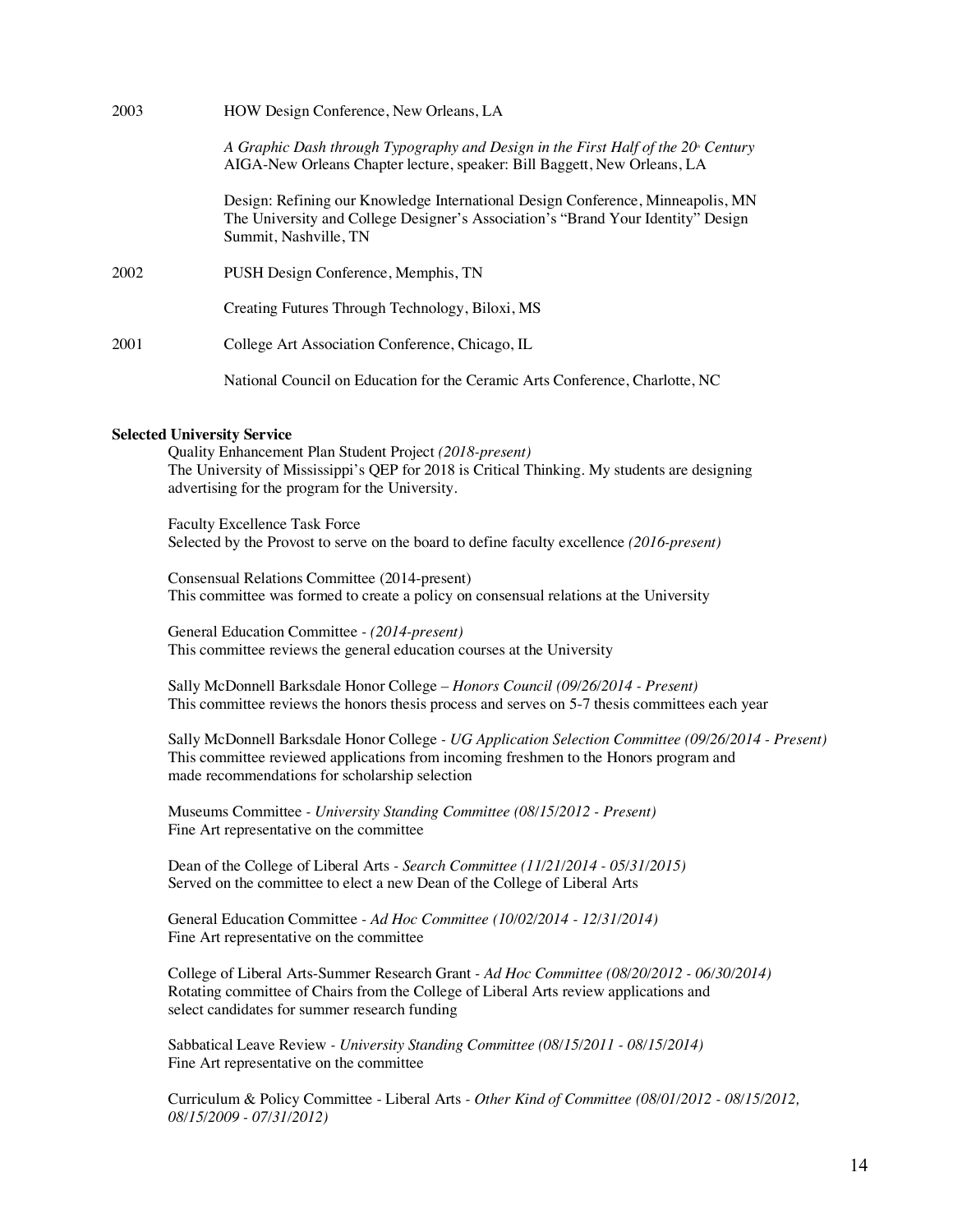One of 2 faculty representatives elected from the College of Liberal Arts to serve on the C&P Committee, made up of Chairs & Deans from the college (I also have continued to serve on the committee as Chair 2012-Present)

QEP Public Relations Committee *- Ad Hoc Committee (02/01/2008 - 08/31/2008)*  Quality Enhancement Program committee member. The University of Mississippi's QEP was to improve student writing skills and integrate into programs across the University

#### **Selected College/Department Service**

Promotion Committee Chair, Theatre Arts Candidate Served as Committee Chair for candidate, Carey Hanson

Dean's Advisory Committee: Tenure & Promotion (2018) Selected to review tenure & promotion dossiers and make recommendation to the dean for the CLA

College of Liberal Arts Faculty Research Awards Committee Member *(2016-present)* Developed the prestigious research award regulations and selected the first recipients

Dean's Advisory Committee (College of Liberal Arts) *(February 2016-present)*  Elected by a jury of my peers (Chairs in the CLA) to serve as an advisory board to the Dean of CLA

DWP/Digital Media Studies Committee (2016-present) Committee to create and review the Digital Media Studies program

Associate Dean Search Committee Member *(2016-2017)* Served on the committee to elect an Associate Dean of the College of Liberal Arts

Hiring Committee (College of Liberal Arts) *(2015-present)*  Selected by the Dean of CLA to serve as an advisory board for new hires in the college

Internal Review Sub-Committee (College of Liberal Arts) *(Spring 2016)*  Panel of 4 chairs to review Self Study of the programs of Biology, English, Math and Psychology

#### NASAD Planning Committee *(2013-Present)*

A Departmental committee formed to determine best practices for the Department of Art & Art History and maintain National Association of Schools of Art & Design (NASAD) accreditation standards

Oversee Student Graphic Design Intern *(2011-Present)* Student intern designs promotional materials for the Department of Art & Art History

Summer Orientation Advisor to Department of Art & Art History *(2002-Present)* Academic Advisor to transfer and incoming freshman majoring in art/art history. Originally, there were 6 sessions, which has now grown to 11 sessions for freshmen and 3 for transfer students. As Chair, I continue to advise only the transfer students during orientation sessions

Update and maintain Computer Graphics Lab *(2002-Present)*

Department Graphic Designer *(2002-2011)* Designed posters, postcards, brochures, etc., for recruitment, gallery exhibitions, gallery schedules, visiting artists and special events

BFA Coordinator for Department of Art & Art History *(2006-2011)* Coordinated BFA interviews, semester reviews and forum (exit review prior to thesis)

Department Webmaster *(2002-2008)* Maintained the Department's website